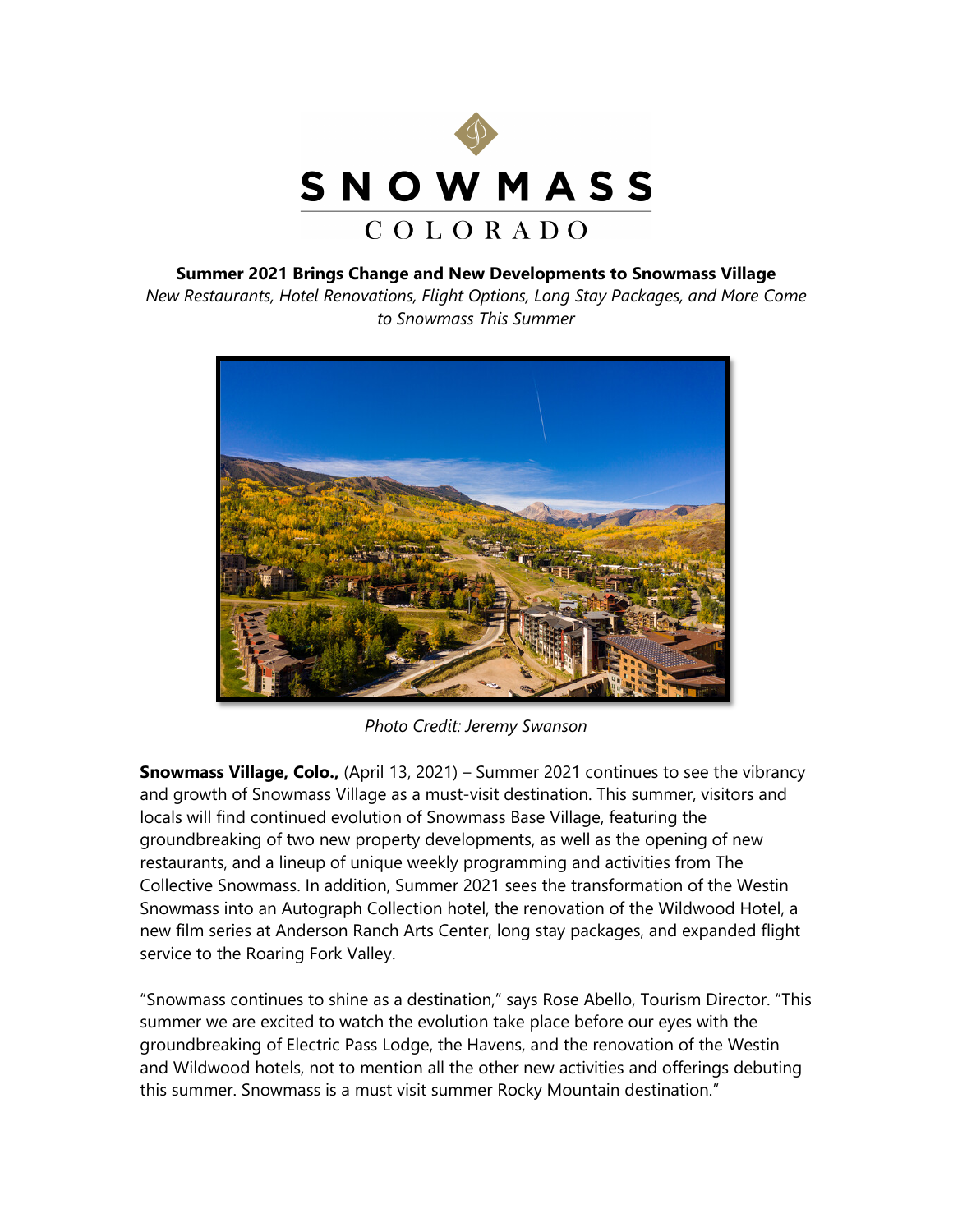### **Snowmass Lodging Updates**

# **The Westin Snowmass & The Wildwood Hotel Undergo Multimillion-dollar Transformations**

The Westin Snowmass & Wildwood Hotel sold in December 2020 for \$70 million. This summer, the Westin Snowmass undergoes a multimillion-dollar transformation into an Autograph Collection hotel. The renovation includes all-new guestrooms and public spaces, a new signature restaurant concept, refreshed meeting space, expanded spa, and much more. The Wildwood Hotel is also undergoing an extensive renovation. Both hotels are slated to reopen in December 2021.

### **Electric Pass Lodge Breaks Ground in Spring 2021**

The newest addition to Snowmass Base Village, Electric Pass Lodge is a collection of 53 two- and three-bedroom, ski-in/ski-out residences that are designed to be ultra-efficient and 100% powered by renewable energy, resulting in no on-going carbon footprint. These thoughtfully designed homes join a growing movement to reduce the climate change impact of new buildings and to preserve the fresh snow and clean mountain air. Electric Pass Lodge began pre-sales in January 2021 and broke ground in April 2021. [electricpasslodge.com](https://nam02.safelinks.protection.outlook.com/?url=https%3A%2F%2Felectricpasslodge.com%2F&data=04%7C01%7CSHyde%40ewpartners.com%7Ccb5f2e85453c48f1155608d8b7174711%7C9c72f423d2774df68e67a8069954bd38%7C0%7C0%7C637460657900546041%7CUnknown%7CTWFpbGZsb3d8eyJWIjoiMC4wLjAwMDAiLCJQIjoiV2luMzIiLCJBTiI6Ik1haWwiLCJXVCI6Mn0%3D%7C1000&sdata=L6cSPpgpaM1IqrpfhIebKkYelPhxr1Ov4BxN0cf8f4Q%3D&reserved=0)

### **Havens Break Ground in Spring 2021**

Located slopeside on Fanny Hill, the Havens ten single-family, ski-in/ski-out homes sold out in just 42 days. These three- and four-bedroom homes are impeccably crafted contemporary cabins with a never-to-be-repeated location right on the Fanny Hill ski run, offering out-the-door access to the Snowmass Ski Area, the new Snowmass Base Village, and the Snowmass Mall. [havenssnowmass.com](https://havenssnowmass.com/)

### **Viceroy Snowmass Debuts New Dog Focused Program for Pet Lovers**

New for summer 2021, the Viceroy Snowmass offers a VIP Pup Package for guests bringing their fur babies to Snowmass. The package includes a dog bed for the pup to sleep on during their stay, food and water dishes, organic dog biscuits baked in house, a souvenir dog toy, and a take home keepsake of the pup's pawprint. \$50; no additional pet fee when booking the VIP Pup package rate.

[www.viceroyhotelsandresorts.com/snowmass/offers/vip-pup](http://www.viceroyhotelsandresorts.com/snowmass/offers/vip-pup)

# **Limelight Hotel Snowmass Features ACES - Hidden Life Around Us Hike with Limelight Hotels and Audi**

Guests of the Limelight Hotel Snowmass are invited to join the Aspen Center for Environmental Studies on a private tour with one of their naturalists in locations throughout the Roaring Fork Valley. The adventure provides education on the area's native trees, birds and animals. Together with Audi of America, the Limelight Hotel offers its guests the opportunity to access the trailheads by getting behind the wheel of one of the property's new Audi vehicles and enjoy the quattro® all-wheel drive technology. Cost: \$60/hour with a 2-hour minimum + \$55 for the beautiful hardcover book: ACES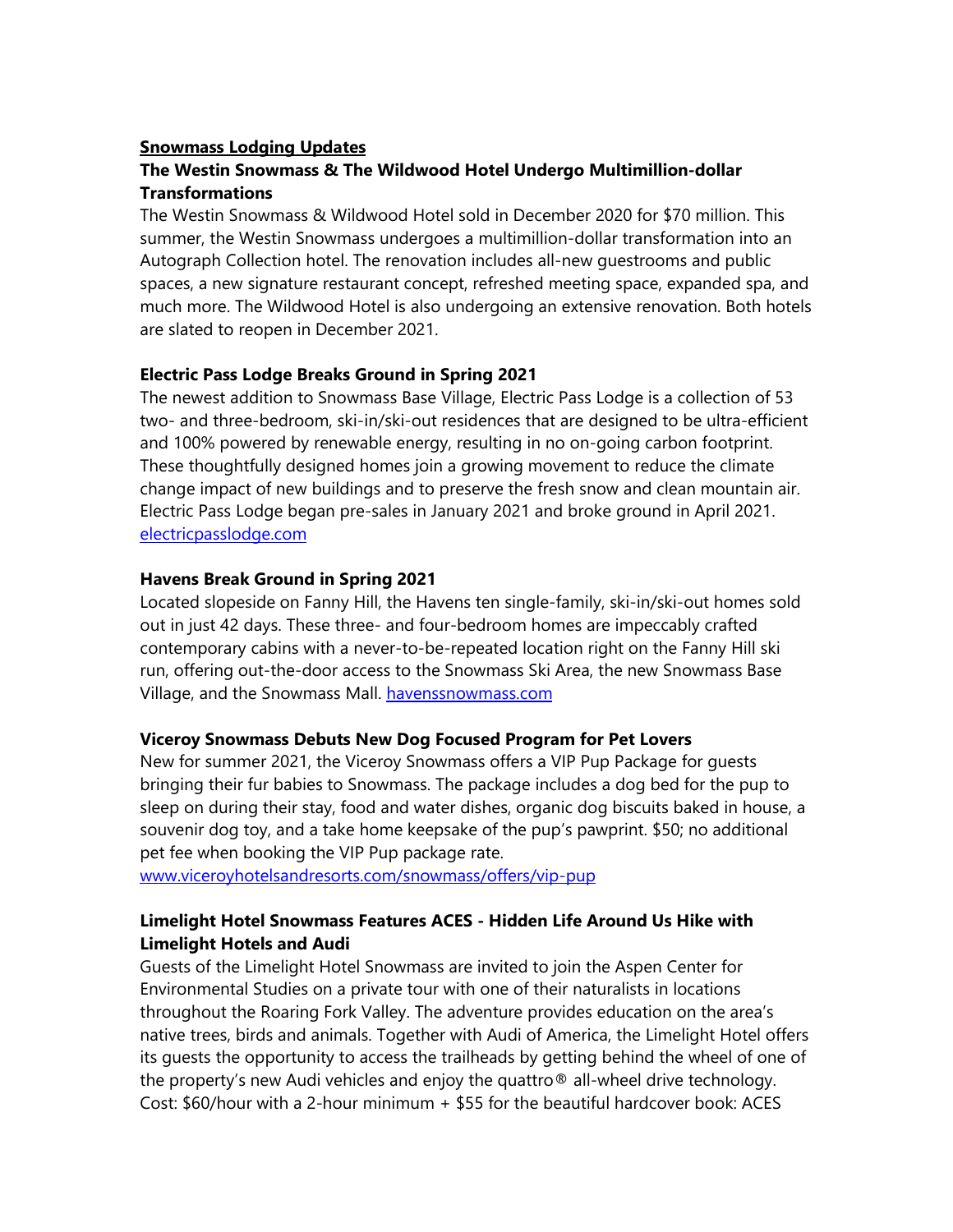Hidden Life Around Us which details all 422 species found in the Roaring Fork Valley. For more booking details visit [www.aspennature.org/hire-guide.](http://www.aspennature.org/hire-guide) 

### **New Restaurant Openings**

### **Kenichi Comes to Snowmass Base Village in Late Summer 2021**

Kenichi, a favorite Aspen restaurant that has been serving world-class sushi and pan-Asian cuisine for nearly three decades – is opening its third Roaring Fork Valley location in Snowmass Base Village. This latest addition to the SBV restaurant collection is planning to open its doors in late summer 2021, taking over the restaurant space that formerly housed Sake. [kenichiaspen.com](http://kenichiaspen.com/)

### **New Restaurant Openings on the Horizon**

### **Aurum Aspen Snowmass Comes to Snowmass Base Village in Late 2021**

Ski town favorite Aurum is opening its third location, [Aurum Aspen Snowmass,](https://www.aurumaspensnowmass.com/) in Snowmass Base Village. Aurum opens in the space occupied by State 38 last summer and which is currently housing the Village Tasting Room, a pop-up for the 2020/2021 winter season. The restaurant, which has a proven track record with locations in Steamboat Springs and Breckenridge, intends to undergo a renovation this spring, with plans to open for the winter 2021/2022 ski season. Known for its carefully curated menus and top-tier hospitality, the Aurum restaurants are part of the Destination Hospitality Restaurant Group, a company that specializes in creating dining experiences in unique destination resort markets. Aurum Aspen Snowmass offers Seasonal New American Cuisine in an elegantly casual dining space. The menu features the restaurant's classic dishes, including the Parker House Rolls, Crispy Curried Cauliflower, Warm Chocolate Chip Cookies and the popular house-made pasta. [www.aurumaspensnowmass.com](http://www.aurumaspensnowmass.com/)

### **New Around Snowmass Village**

### **The Collective Snowmass Summer Lineup**

The Collective Snowmass: The Collective Snowmass, the hub for community activity in Snowmass Base Village, features a robust summer lineup of weekly programming. Programming includes yoga on the Rink by King Yoga on Tuesdays, Saturdays, and Sundays; chess club on Mondays; live music on Tuesdays and Saturdays; a comedy series on Wednesdays; bingo night on Thursdays; the Artisan Market on Fridays (July2-August 27), and Movies Under the Stars on Saturdays (July 24-August 28). The Collective also features yard games, splash pads, fountains, weekly harvest dinners at Mix6, and pop-up events. This summer visit the new Selfie Den, located adjacent to the Game Lounge. [www.TheCollectiveSnowmass.com](http://www.thecollectivesnowmass.com/)

### **New Film Series & Outdoor Sculptures Debut at Anderson Ranch Arts Center**

Anderson Ranch Arts Center, a premier destination for art making and critical dialog in the contemporary art world, launches a new film series in partnership with Aspen Film. Taking place on the third Wednesday of each June, July, and August at 7:00pm in Schermer Meeting Hall, the new series focuses on arts related films, with Q&A sessions following. The June movie is titled WASTELAND, and the Q&A session features the artist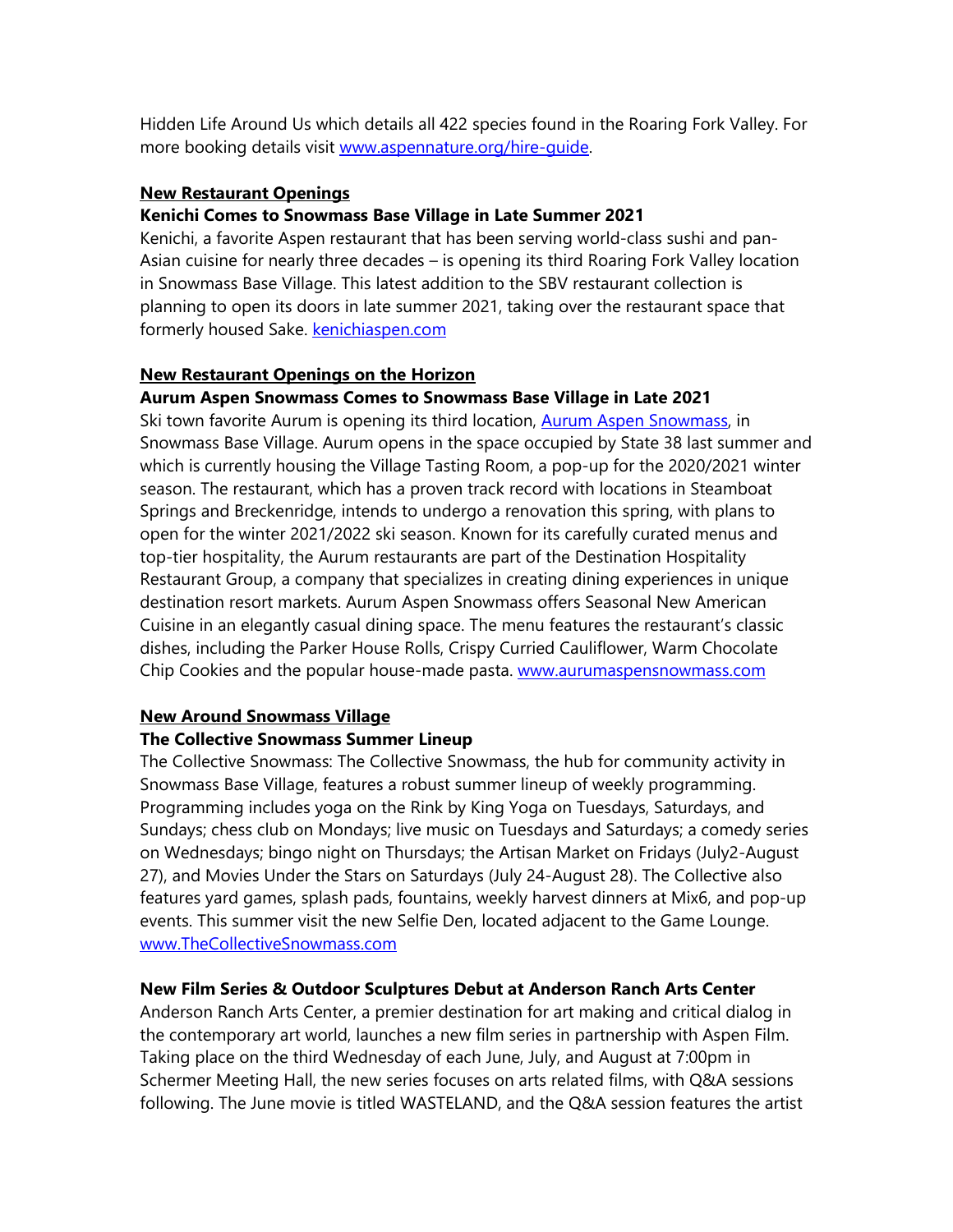of the film, Vik Muniz. All movies are open to the public, with advanced reservations required. In addition, this summer the Ranch is introducing 5-10 new sculptures to the highly popular outdoor sculpture exhibition, free and open to the public. Also new this summer, the traditional Recognition Dinner at the Hotel Jerome transforms into Recognition Week on the Anderson Ranch campus, featuring a series of events, July 12- 16. Events include a Summer Series lecture from Simone Leigh, the 2021 International Artist Honoree, a Critical Dialog program, free public event and lecture by the Guerrilla Girls, a collaborative film night with Aspen Film, and more. [www.andersonranch.org](http://www.andersonranch.org/)

### **Events Return to Snowmass for Summer 2021**

Snowmass Tourism has announced their preliminary summer 2021 event lineup, featuring the return of many beloved summer traditions including the Snowmass Rodeo, JAS Aspen Snowmass Labor Day Experience, the Snowmass Balloon Festival, and the Snowmass Wine Festival. New offerings include the Snowmass Art Festival and several new bike focused events. For the full lineup, please visit [www.gosnowmas.com/events](http://www.gosnowmas.com/events) and be sure to check back frequently for newly added events.

#### **Getting to the Maroon Bells in Summer 2021**

Often referred to as the most photographed peaks in North America, the Maroon Bells are an extraordinary destination not to be missed during a visit to Snowmass. Summer 2021 requires advanced reservations for the RFTA shuttle bus from Aspen Highlands (June 7 -October 17). Limited day-of tickets may be available. Shuttle tickets for summer 2021 are \$16 for adults and \$10 for seniors and kids 12 and under. Guests can also drive and park at the Maroon Bells with a parking reservation. When the shuttle service is operating, parking reservations are available for half-day, whole-day, or overnight. Parking reservations are \$10. New for summer 2021, private vehicles are allowed to drop off passengers between 6:00am and 8:00am without a parking reservation; however, visitors who are dropped off during this time will need a one-way ticket to ride the shuttle down to Aspen Highlands after 8:00am. Also new this summer, backpackers and hikers can get a shuttle ride down from Maroon Lake on the RFTA shuttle. Advance reservations are required for all one-way downhill travel and cost \$10. All reservations opened on April 12, 2021. [www.gosnowmass.com/get-snowmass-village-maroon-bells/](http://www.gosnowmass.com/get-snowmass-village-maroon-bells/)

### **New Direct Flight from Austin, TX**

New for summer 2021, American Airlines operates a direct flight from Austin-Bergstrom International Airport (AUS) into Aspen Pitkin County Airport (ASE), joining other Texas direct flight options on both American and United airlines. The new Saturday seasonal service begins on June 5, 2021. The Aspen route is the first American Airlines nonstop air service between Aspen and Austin and joins other direct flight options to Aspen from Dallas (DFW) and Houston (IAH). [www.aa.com](http://www.aa.com/)

# **Stay & Play Longer in Snowmass With Extended Stay Hotel Specials The Crestwood Condominiums**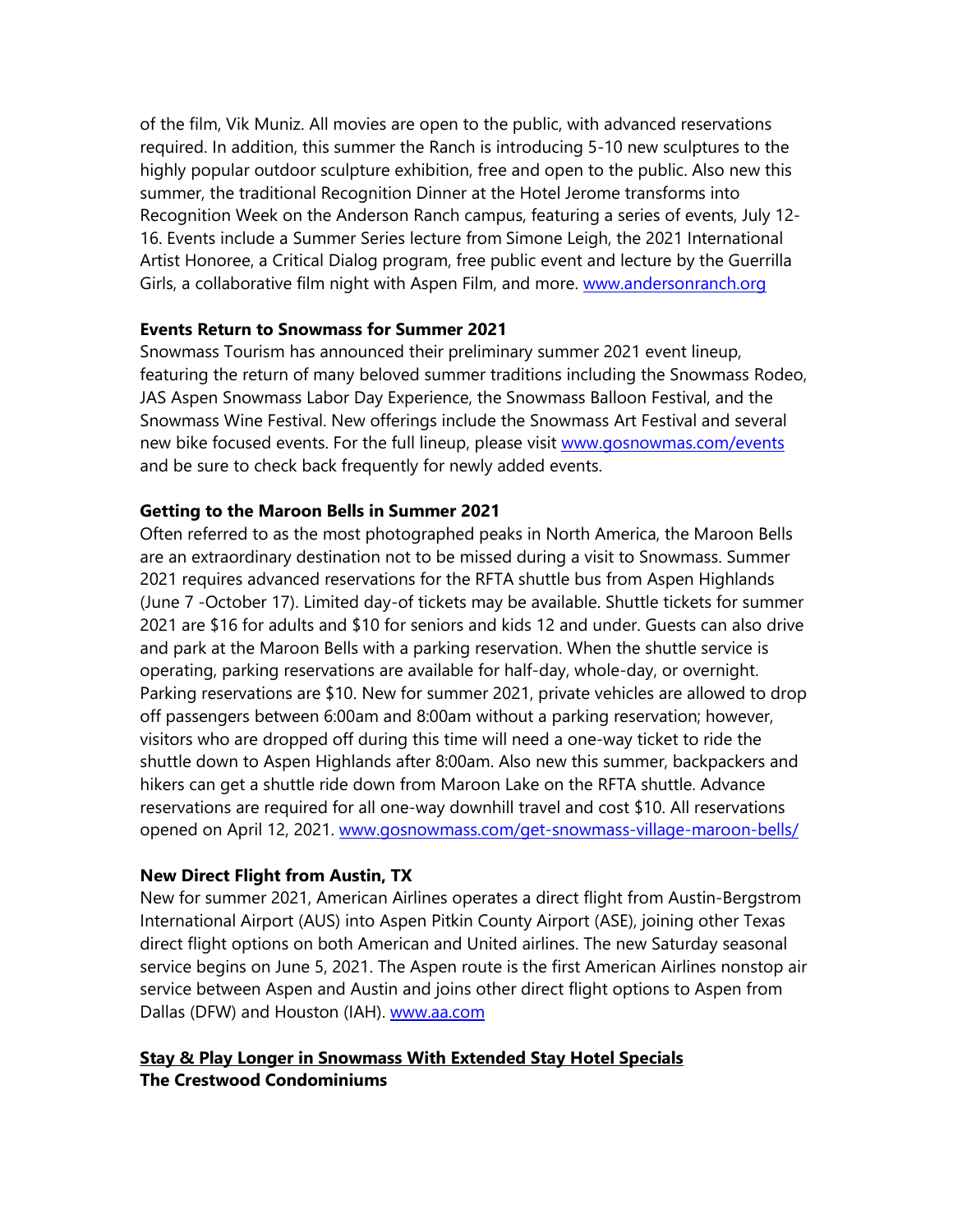The Crestwood Condominiums offers a 30% off discount when guests book 10+ nights this summer. For more information visit the [property website.](https://www.thecrestwood.com/work-from-snowmass/)

### **Laurelwood Condominiums**

Laurelwood Condominiums offers a Stay Longer, Save More promotion this summer. Stay 7 nights, receive 10% off. Stay 14 nights, receive 20% off. Stay 30 nights or more, receive 30% off. Each cozy studio sleeps up to four people comfortably and features wood-burning fireplaces and full kitchens while offering the luxury of a slopeside location in Snowmass Village, CO. Call-ins only. Blackout dates, terms, and conditions may apply. For more information, visit the [property website.](https://laurelwoodcondominiums.com/special-offers/)

### **Limelight Hotel Snowmass**

Savor the beauty and splendor of Snowmass for a little longer with a great deal on deluxe (or higher) rooms with a 14-night stay at the Limelight Hotel Snowmass. For more information visit the [property website.](https://www.limelighthotels.com/snowmass/offers/limelight-long-stay)

### **Destination Residences Snowmass**

At Destination Residences Snowmass, settle in for long adventurous days, replenishing nights, and all the down time in between in the heart of one of the most beautiful mountain destinations in the country. Schedule a hike between meetings, après homeschool happy hours on the balcony, and work sessions while sightseeing on the Elk Camp Gondola. Special rates apply to stays of 14+ nights. For more information, visit the [property website.](https://www.destinationhotels.com/destination-residences-snowmass/offers/long-term-stay-2020?src=prop_misc_denob_other_referral_gosnowmass)

### **Viceroy Snowmass**

WFH has a new meaning at Viceroy Snowmass. Change up the work from home routine to work from hotel with the Viceroy Snowmass's luxury extended stay accommodations. Enjoy peace, solitude, and ample space to hold conference calls or tackle that next big project. With inspiring mountain views, high-speed wi-fi, and all the added luxury amenities, work and play in Snowmass with 1-2+ monthly extended stay rates. For more information, visit the [property website.](https://www.viceroyhotelsandresorts.com/snowmass/offers/workspace)

For summer photos of Snowmass Village, [click here.](https://snowmasstourism.imagerelay.com/sb/a798f377-fc96-46c0-88b7-03439a4a78f1/snowmass-summer-2021-collection) Please credit the photographer listed.

*About Snowmass Village, Colorado –* A *renowned winter playground and vibrant summer community just 9 miles from Aspen, Snowmass consistently ranks as one of the best winter ski areas and summer mountain biking destinations in the world. Ski Magazine named Aspen Snowmass the #1 "resort of the year" in the West in 2020, and Snowmass, along with the rest of the Roaring Fork Valley, is the first IMBA (International Mountain Biking Association) Gold-Level Ride Center™ in Colorado, only the 5th in United States, and the 7th in the world. Snowmass offers guests incredible views of mountain vistas, in addition to 2.8 million adjacent acres of wilderness, open for activities and exploration. Snowmass is home to 30+ restaurants, 95 percent slopeside lodging, shopping, unique special events*